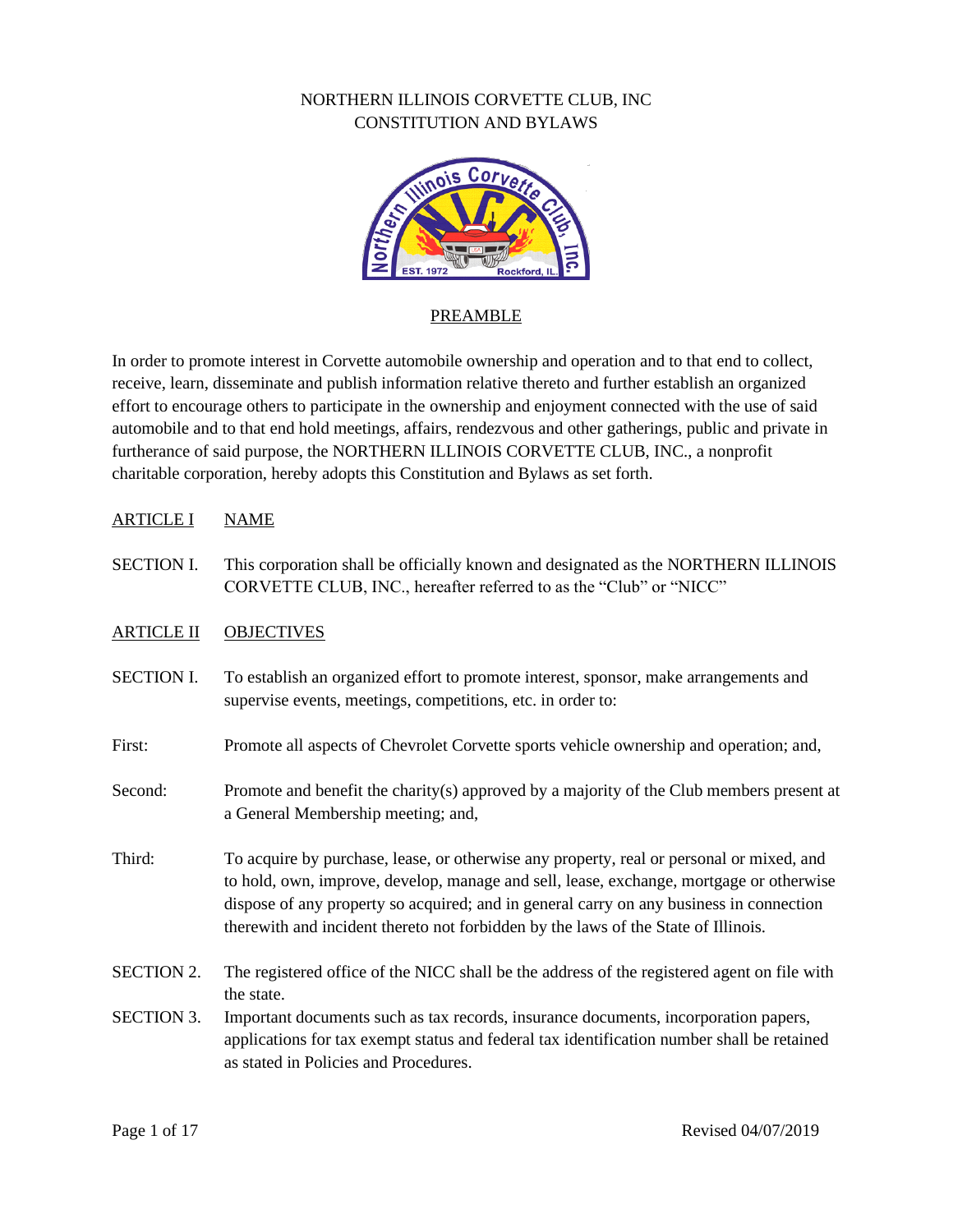## ARTICLE III MEMBERSHIP AND INITIATION

- SECTION 1. Membership in the NICC shall be limited to owners or principal operators of Chevrolet Corvettes provided such persons are or would be beneficial to the Club goals. Membership may include Associates and Enthusiasts as defined in Section 2 second and third paragraphs**.** The NICC shall maintain membership with the National Council of Corvette Clubs, Inc., hereafter referred to as the "NCCC". Upon joining NICC, Members automatically become members of NCCC.
- First: Membership in the NICC and the NCCC is limited to persons eighteen (18) years of age or older (except Dependent Members, as defined below). If an applicant has not attained legal majority age according to the laws of his or her state of residence, he or she must submit with their application for membership, a statement of parental consent, signed by each parent and properly notarized. Eligibility to compete in nationally sanctioned events for persons less than twenty-one (21) years shall be left to the jurisdiction of the NCCC.
- Second: To become an Active Member in NICC, one must submit an application for membership to the Membership Officer, a Director, an Officer, or any other NICC member along with full payment of applicable dues. To maintain Active Membership the member shall be a dues paying member who is not expelled due to non-payment of dues, violation of the laws of the corporation or being found guilty of causing any general disorders within the corporation. He/She may hold a position in the corporation and has voting rights.
- SECTION 2. Classes of Members. The Club shall have seven (7) classes of members. The designation of each class and the qualifications of the members of each class shall be as follows:
- First: Primary Member This is the designation of the Active Member as defined in Section 2 above and is entered in the database as the Primary Member.
- Second: Associate Member A Club member who no longer owns a Corvette or was a former NCCC member shall be considered an Associate Member, receiving the privileges of Primary Members, upon payment of dues. He/She does not have the right to hold office in NICC or NCCC or compete for national or regional points.
- Third: Enthusiast Member This membership is available to anyone who is a Corvette Enthusiast. Any requests for such status shall be directed to the NICC Membership Director. Enthusiast members need not comply with Corvette ownership. An Enthusiast Member shall be entitled to all of the privileges of Primary members except the right to hold office in NICC or NCCC or compete for national or regional points. Approval of the application and payment of dues must be completed.
- Fourth: Honorary Member –An Honorary Member shall be a non-dues paying member who will add dignity and/or prestige to the Club. Any candidate for honorary membership must give his/her consent before the Club votes on the candidate's membership. He/She may not hold a position in the corporation and has no voting rights.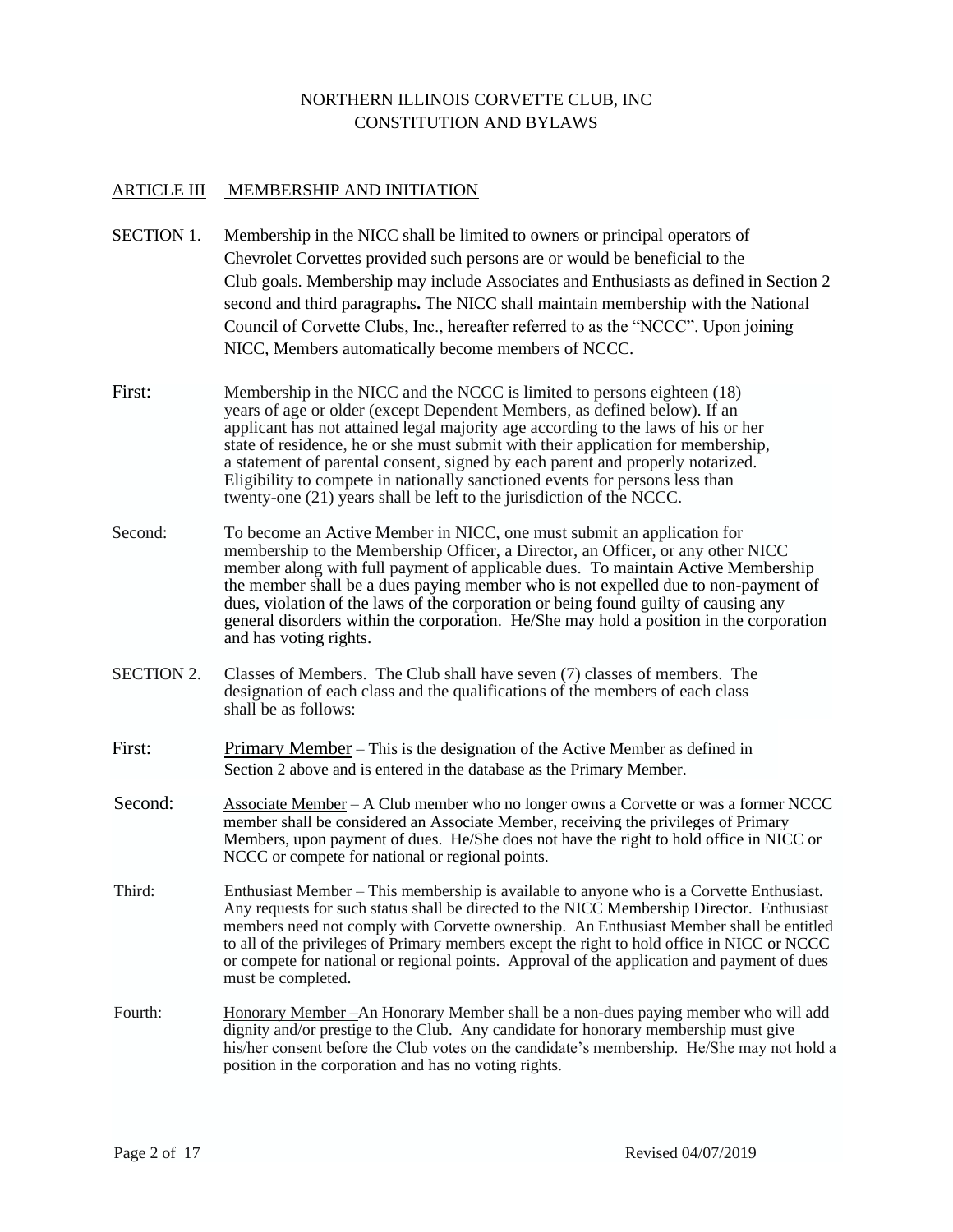- Fifth: Spouse/Companion Member **–** A Spouse /Companion of a Primary Member , upon payment of dues, shall be entitled to all the privileges of a Primary Member and may hold a position in the corporation and has voting rights. The Spouse/ Companion of an Associate Member or an Enthusiast Member pays dues. He/She may not hold a position in the corporation , has no voting rights and may not compete for national or regional points. A Primary, Associate, or Enthusiast Member may only have one Spouse/Companion Member at a time.
- Sixth: Armed Service Members Members who join the active duty armed services, shall be maintained as "Membership Paid" members through the years of enlistment, not to exceed four (4) years. He/She may not hold a position in the corporation and has no voting rights.
- Seventh: Dependent Members The child of any Primary Member, Associate Member, Enthusiast Member or Spouse/Companion Member who is between 16 and 25 years of age, shall become a member upon payment of membership dues equal to those of NCCC Spouse/Companion Members. Dependent Members may not hold a position in the corporation and have no voting rights.

#### ARTICLE IV ORGANIZATION AND GOVERNMENT

- SECTION I. LAWS
- First: The laws of the corporation shall consist of this Constitution and Bylaws and any amendments thereto.
- Second: The aforesaid laws shall remain in full effect unless preempted by applicable federal, state, or local laws.
- Third: Each voting member shall be entitled to one vote on each matter submitted to a vote of the members. There shall be no proxy votes accepted.
- SECTION 2. MEETINGS OF MEMBERS
- First: Annual Meeting. An annual meeting of the members shall be held at the December meeting of each year for the purpose of electing Directors and for the transaction of such other business as may come before the meeting.
- Second: Regular Meetings. The Club shall hold a meeting for general membership on a regular basis, generally once a month. These monthly meetings shall be held on a specified day as determined by the Board of Directors.

Page 3 of 17 Revised 02/23/2020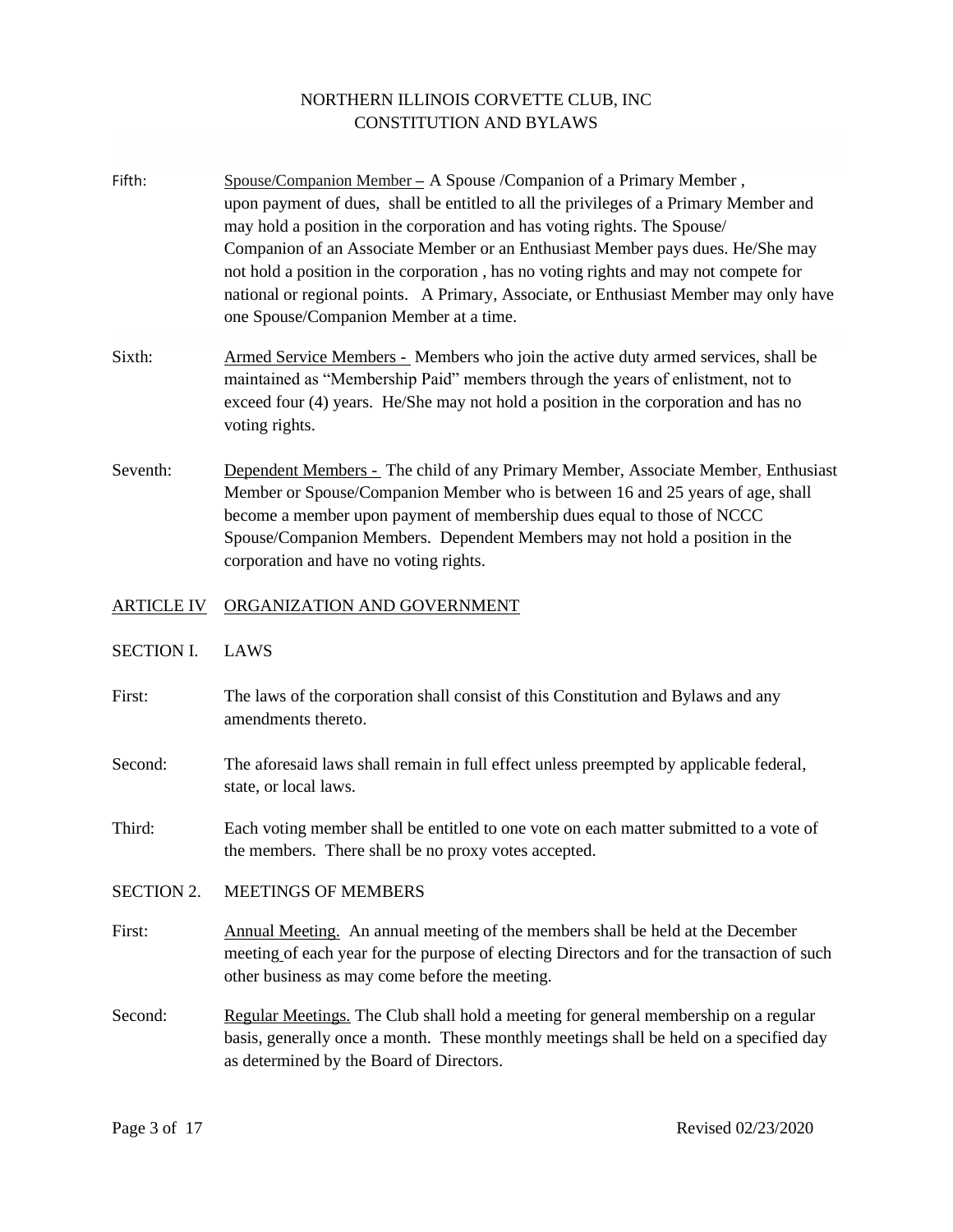- Third: Special Meetings. Special meetings of the members may be called either by the president of the Board of Directors, or by any members having voting rights, for the purposes stated in the call of the meeting.
- Fourth: Place of Meetings. The Board of Directors may designate any place as the place of meeting for any annual meeting, regular meeting or for any special meeting. If no designation is made or if a special meeting is otherwise called, the place of meeting shall be the registered office of the corporation in the State of Illinois.
- Fifth: Notice of Meetings. Written notice stating the place, date, and hour of any meeting of members shall be delivered via electronic mail or regular mail to each member entitled to vote at such a meeting not less than five (5) nor more than sixty (60) days before the date of such meeting, or, in the case of a removal of one or more Directors, a merger, consolidation, or dissolution, or a sale, lease, or exchange of assets, not less than twenty (20) nor more than sixty (60) days before the date of the meeting. In case of a special meeting or when required by statute or by these Bylaws, the purpose for which the meeting is called shall be stated in the notice. If mailed, the notice of a meeting shall be deemed delivered when deposited in the United States mail addressed to the member at his or her address as it appears on the records of the corporation, with postage thereon prepaid. If sent by electronic mail the notice of a meeting shall be deemed delivered when sent to his or her electronic mail address as it appears on the records of the corporation. Wherever written, in writing, or delivered are used in this document, it means delivered by electronically generated communication or regular mail.
- Sixth: Informal Action. Any action required to be taken at a meeting of the members of the corporation, or any other action that may be taken at a meeting of members, may be taken without a meeting if a consent in writing, setting forth the action so taken, shall be signed either (a) by all the members entitled to vote with respect to the subject matter thereof or (b) by the members having not less than the minimum number of votes that would be necessary to authorize or take such action at a meeting at which all members entitled to vote thereon were present and voting. If such consent is signed by less than all of the members entitled to vote, then such consent shall become effective only (a) if, at least five (5) days prior to the effective date of such consent, a notice in writing of the proposed action is delivered to all of the members entitled to vote with respect to the subject matter thereof, and (b) if, after the effective date of such consent, prompt notice in writing of the taking of the corporate action without a meeting is delivered to those members entitled to vote who have not consented in writing.

Page 4 of 17 Revised 02/23/2020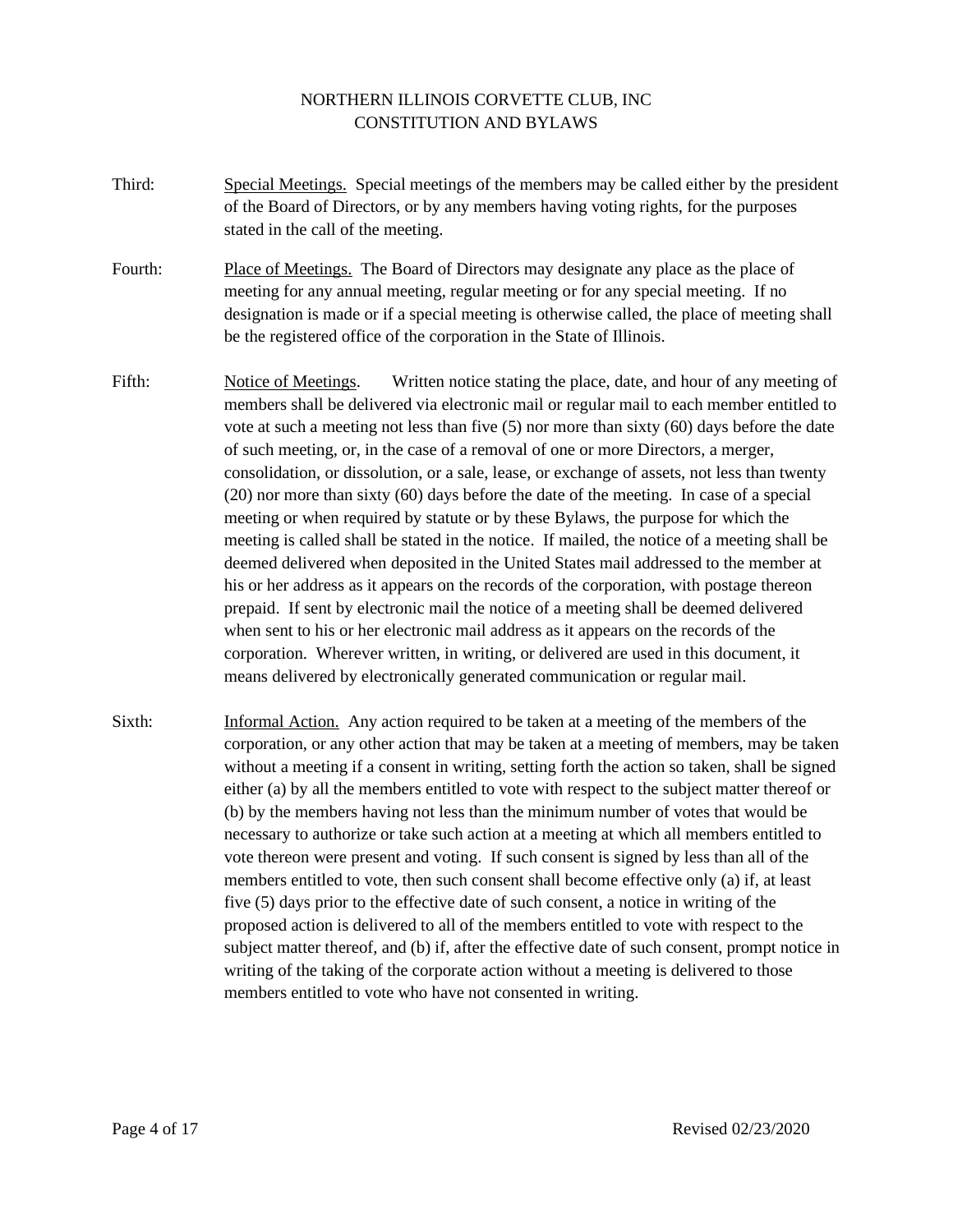- Seventh: Fixing of Record Date. For the purpose of determining the members entitled to notice of or to vote at any meeting of members, or in order to make a determination of members for any other proper purpose, the Board of Directors of the corporation may fix in advance a date as the record date for any such determination of members, such date in any case to be no more than sixty (60) days and, for a meeting of members, not less than five (5) days, or in the case of a merger, consolidation, of dissolution or a sale, lease, or exchange of assets, not less than twenty (20) days before the date of such meeting. If no record date is fixed for the determination of members entitled to notice of or to vote at a meeting of members, the date on which notice of the meeting is delivered shall be the record date for such determination of members. When determination of members entitled to vote at any meeting of members has been made, such determination shall apply to any adjournment of the meeting.
- Eighth: Quorum. The affirmative vote of a majority of the votes represented in person at the meeting shall be the act of the members, unless the vote of a greater number or voting by classes is required by the General Not for Profit Corporation Act, the articles of incorporation, or these Bylaws.
- Ninth: Voting: Each voting member shall be entitled to one vote in each matter submitted to vote at a meeting of members. Voting on any question or in any election may be by voice unless the chair on the meeting shall order or any member shall demand that voting be by ballot.

#### SECTION 3. BOARD OF DIRECTORS

First: Number, Term, Election. The affairs of the Club shall be managed by or under the direction of a Board of Directors, elected by its members. The Board shall be nine (9) in number, their positions being as follows:

| Membership Director | President |
|---------------------|-----------|
| Parliamentarian     | Governor  |
| Sergeant at Arms    | Secretary |
| Editor              | Treasurer |
| Social Director     |           |

No elected Director may hold more than one Board position. Nominations shall be closed in November except nominations may be re-opened for any position only if all candidates for that position withdraw. Only members who have paid membership dues for the upcoming year will be eligible to vote at the election of Board of Directors. The term of office shall be for one year, however, each Director shall hold office until the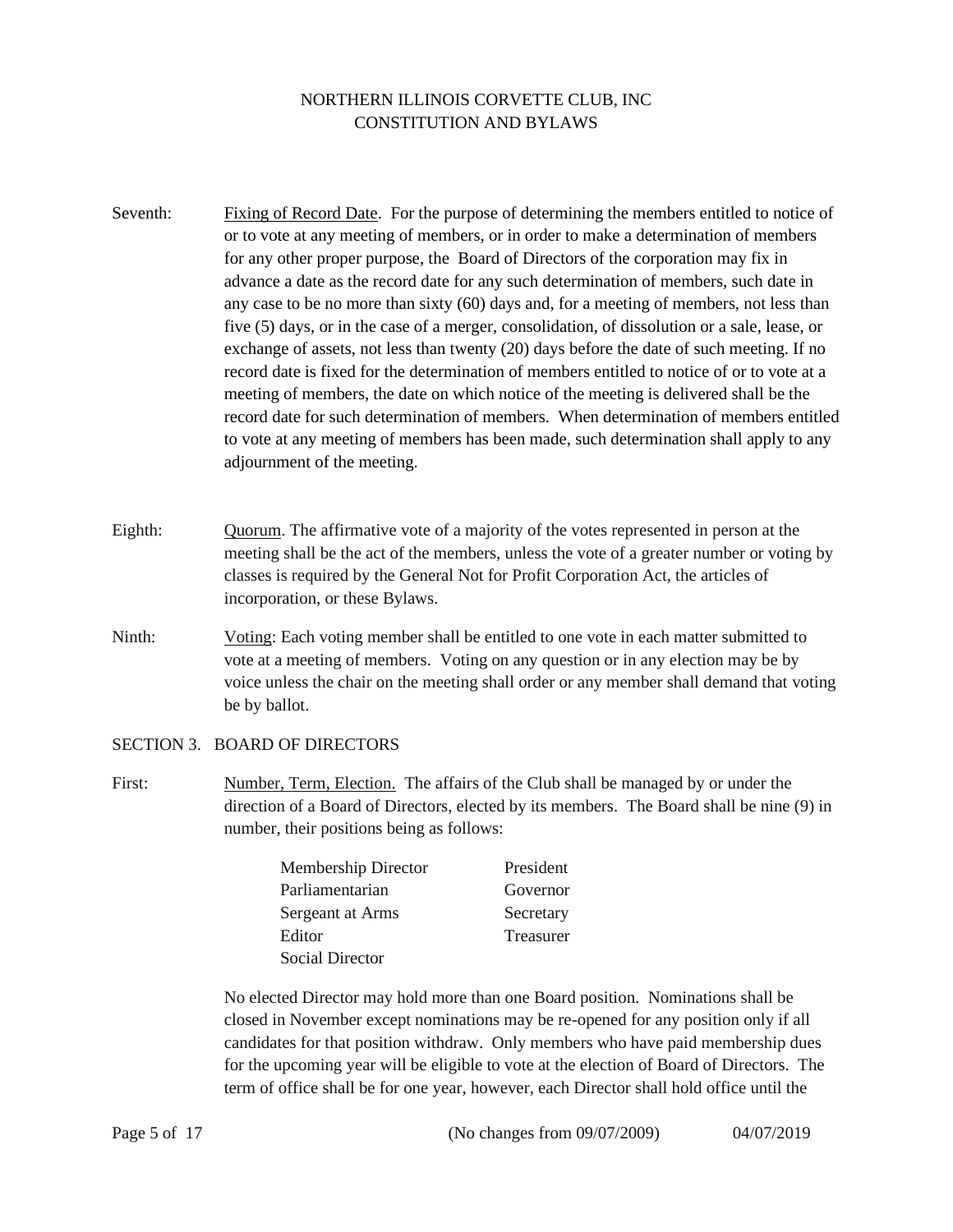next annual meeting of members and until his or her successor shall have been elected and qualified unless he or she has resigned*.* Directors need not be residents of Illinois**.**  The number of Directors may be decreased to not fewer than three or increased to any number from time to time by amendment of this section, unless the articles of incorporation provide that a change in the number of Directors shall be made only by amendment of the articles of incorporation. No decrease shall have the effect of shortening the term of an incumbent Director.

- Second: Regular Meetings: An annual meeting of the Board of Directors shall be held without other notice than these Bylaws at a time and place to be announced approximately two weeks after the annual meeting of members. The Board of Directors may provide, by resolution, the time and place for the holding of additional regular meetings of the Board without other notice than such resolution.
- Third: Special Meetings: Special meetings of the Board of Directors may be called by or at the request of the president or any two Directors. The person or persons authorized to call special meetings of the Board may fix any place as the place for holding any special meeting of the Board called by them.
- Fourth: Notice: Notice of any special meeting of the Board of Directors shall be given at least two (2) days previous thereto by written or electronic mail notice to each Director at his or her address as shown by the records of the corporation except that no special meeting of Directors may remove a Director unless written notice of the proposed removal is delivered to all Directors at least twenty (20) days prior to such meeting. If mailed, such notice shall be deemed delivered when deposited in the United States mail in a sealed envelope so addressed, with postage thereon prepaid. If sent by electronic mail the notice of a meeting shall be deemed delivered when sent to his or her electronic mail address as it appears on the records of the corporation**.** Notice of any special meeting of the Board of Directors may be waived in writing signed by the person or persons entitled to the notice either before or after the time of the meeting. The attendance of a Director at any meeting shall constitute a waiver of notice of such meeting, except when a Director attends a meeting for the express purpose of objecting to the transaction of any business because the meeting is not lawfully called or convened. Neither the business to be transacted at, nor the purpose of, any regular or special meeting of the Board need to be specified in the notice or waiver of notice of such meeting unless specifically required by law or by these Bylaws.
- Fifth: Resignation. A Director may resign at any time upon written notice to the Board of Directors. A Director may be removed with or without cause, as specified by statute.
- Sixth: Informal Action. The authority of the Board of Directors may be exercised without a meeting if consent in writing, setting forth the action taken, is signed by all of the Directors entitled to vote.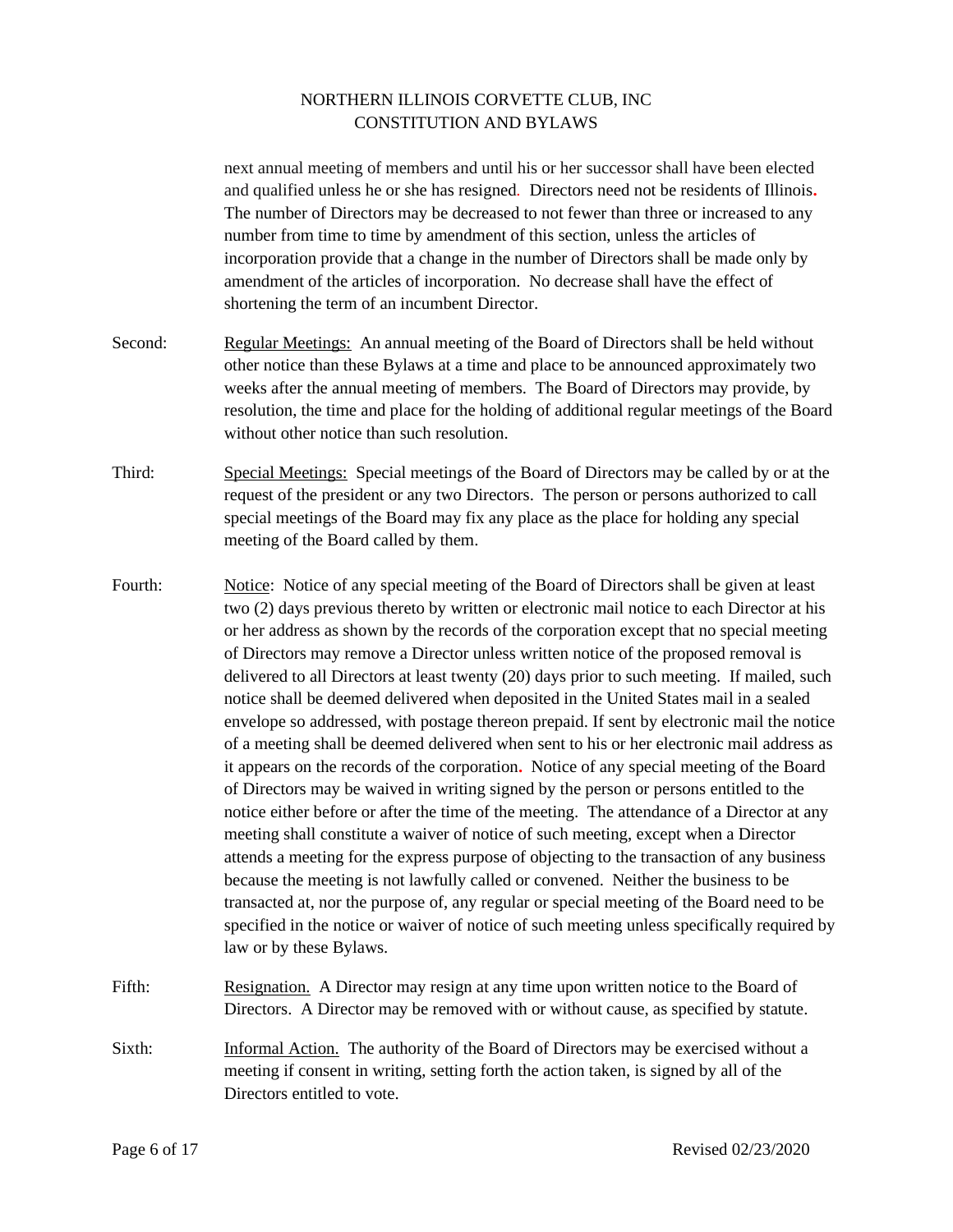- Seventh: Vacancy. In case of vacancy the members shall nominate a successor to fill the unexpired term. The members shall hold a special election to fill the vacant position. Election requires a simple majority of the voting members present.
- Eighth: Quorum. A majority of the Board of Directors present at a meeting shall constitute a quorum for the transaction of business at any meeting of the Board of Directors.

#### SECTION **4.** OFFICERS

- First: Number. There shall be four (4) Officers. Their positions being as follows:
	- President Governor **Secretary** Treasurer
- Second: Election and Term of Office. The officers of the corporation shall be elected annually by the membership at the regular annual meeting of the members. If the election of Officers shall not be held at such meeting, such election shall be held as soon thereafter as conveniently may be. Vacancies may be filled or new positions created and filled at any meeting of the members. Each Officer shall hold office until his or her successor shall have been duly elected and shall have qualified, until his or her death, or until he or she shall resign or shall have been removed in the manner hereinafter provided. No elected Officer may hold more than one office. Any Officer elected or appointed by members may be removed by the members whenever in their judgement the best interests of the corporation would be served thereby.
- Third: Nominations. All Nominations shall be closed in November except nominations may be re-opened for any position only if all candidates for that position withdraw. Only members who have paid membership dues for the upcoming year will be eligible to vote at the election of Officers.

## SECTION **5.** ADVISORY POSITIONS

- Quartermaster Sunshine Director Public Relations Director Club Historian Webmaster **Advertising Director** Parade Director Charity Director NCM Ambassador Media Director
	-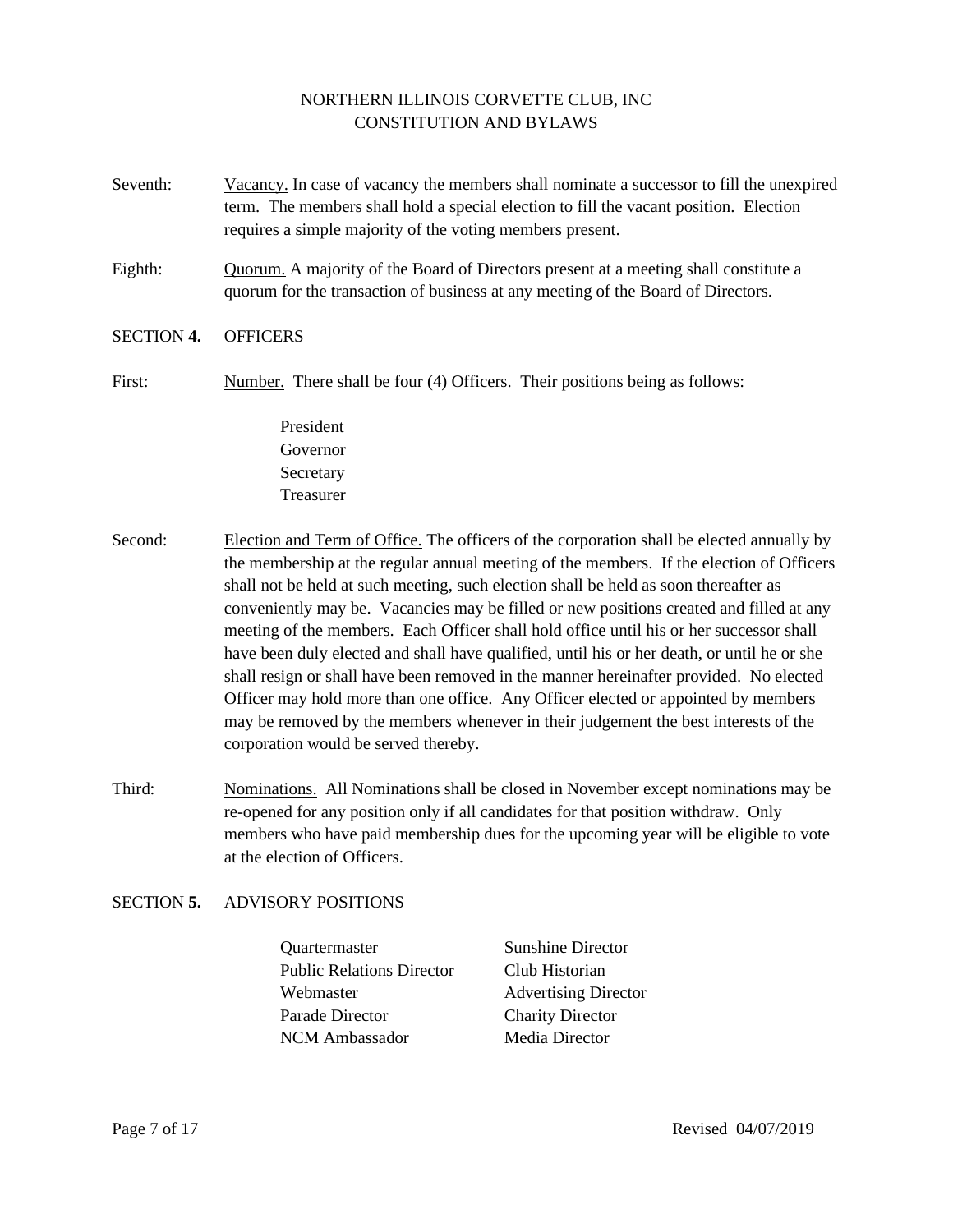- First: Advisory Positions not having and exercising the authority of the Board of Directors in the corporation may be designated or created by the Board of Directors and shall consist of such persons as the Board of Directors designate. An Advisory Position may or may not be a Director**,** as the Board of Directors determines. An Advisory Position may not act on behalf of the corporation or bind it to any actions but may make recommendations to the Board of Directors or to the Officers of the corporation.
- Second: The Advisory Position may attend Board of Directors meetings and may vote at such meetings.
- Third: Vacancies of any Advisory Position may be filled by appointments made in the same manner as provided in the case of the original appointments.
- Fourth: Unless otherwise provided in the resolution of the Board of Directors designating an Advisory Position the act of a majority of the members of an Advisory Committee present at a meeting shall be the act of said Advisory Position. The authority of an Advisory Position may be exercised without a meeting if consent in writing, setting forth the action taken, is signed by all the members of that committee.
- Fifth: Members may hold multiple Advisory Positions**.** Duties and Positions may be shared. The Board of Directors may eliminate or add Advisory Positions as appropriate in order to manage Club functions.
- SECTION **6.** DUTIES OF BOARD OF DIRECTORS, OFFICERS AND ADVISORY POSITIONS
- First: Directors; The Directors shall preside at all meetings of the general membership. They shall see that all orders and resolutions of the Club are carried into effect; they shall have the general power of supervision and management usually vested in the positions. They shall have such further powers and duties as may be prescribed in the Constitution and Bylaws of the corporation. The Directors of the Club may in any instance designate the Officers and agents who shall have the authority to execute any contract, conveyance or other instrument on behalf of the Club, or may ratify any execution.
- Second: President: The president shall be the principal executive officer of the corporation. Subject to the direction and control of the Board of Directors, he or she shall be in charge of the business and affairs of the corporation; he or she shall see that the resolutions and directives of the Board of Directors are carried into effect except in those instances in which that responsibility is assigned to some other person by the Board of Directors; and, in general, he or she shall discharge all duties incident to the office of president and such other duties as may be prescribed by the Board of Directors. He or she shall preside at all meetings of the members and of the Board of Directors. Except in those instances in which the authority to execute is expressly delegated to another officer or agent of the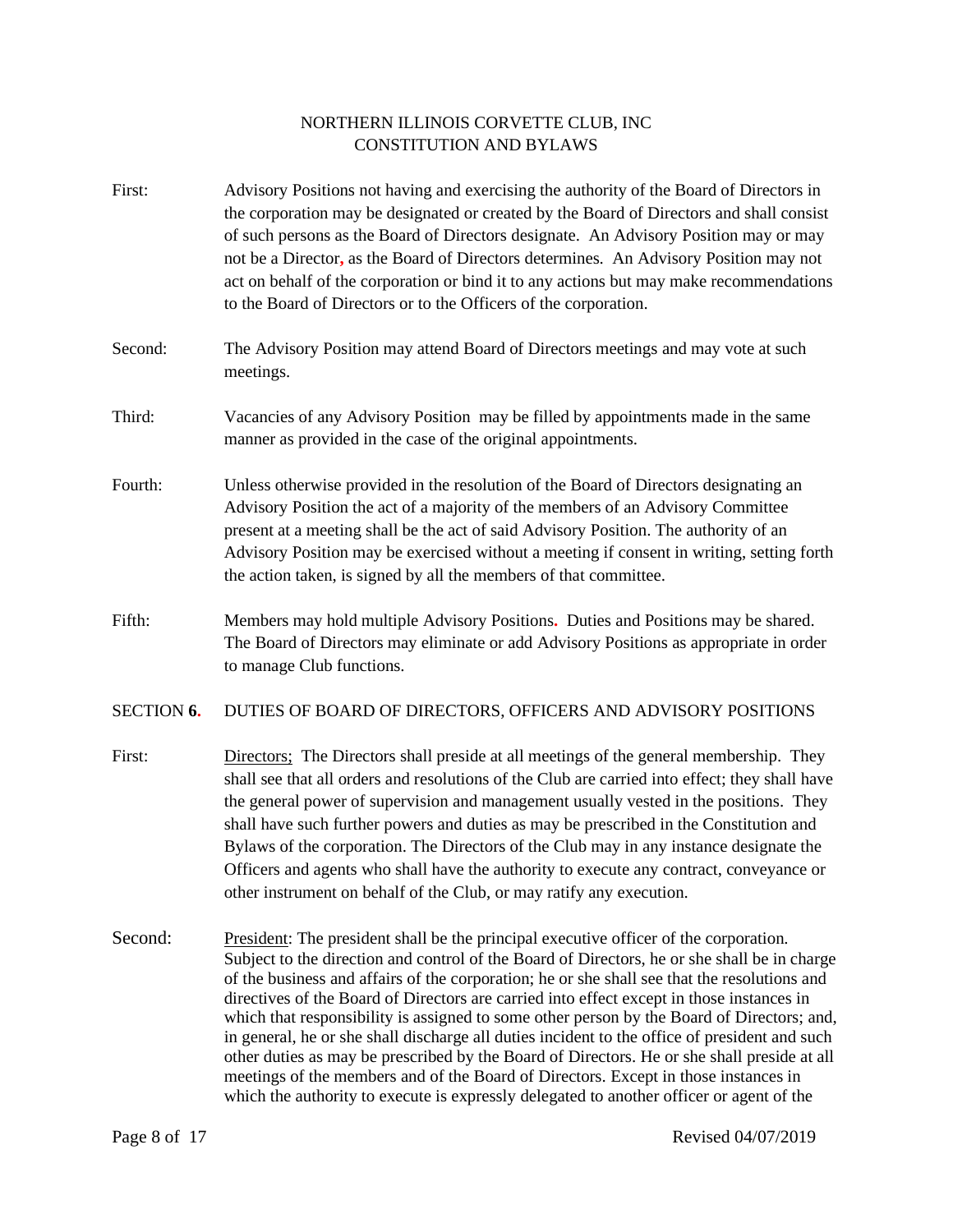corporation or a different mode of execution is expressly prescribed by the members and/or Board of Directors or these Bylaws, he or she may execute for the corporation any contracts, deeds, mortgages, bonds, or other instruments that the Board of Directors has authorized to be executed, and he or she may accomplish such execution either under or without the seal of the corporation and either individually or with the secretary, any assistant secretary, or any other officer thereunto authorized by the Board of Directors, according to the requirements of the form of the instrument. The president or a designate thereof shall be responsible for picking up the mail from the Post Office box. Third: Governor: The governor shall represent the NICC at the National Council of Corvette Clubs Governors meetings. He/She must attend no less than three (3) of five (5) regularly scheduled meetings of the Board of Governors. He/She shall be reimbursed for no more than four (4) meetings. The Board of Governors meeting held during the National Convention will not be reimbursed. Reimbursement shall be for a maximum of two nights lodging and transportation costs to and from the Board of Governors meeting location, which are reasonable and prudent. The governor shall have such further powers and duties as may be prescribed in the Constitution and Bylaws. Fourth: Secretary: The secretary shall (a) attend all meetings of the Officers, Directors and members and shall record the minutes of the meetings of the members and of the Board of Directors in one or more books provided for that purpose; (b) see that all notices are duly given in accordance with the provisions of these Bylaws or as required by law; (c) be a custodian of the corporate records and of the seal of the corporation; (d) have the authority to certify that the Bylaws and resolutions of the Board of Directors and members, and other documents, of the corporation are true and correct copies thereof; and (e) perform all duties incident to the office of secretary and such other duties as from time to time may be assigned to him or her by the president or by the Board of Directors. If the secretary fails to get the minutes from the Board meetings as well as the Club monthly business meeting minutes to the Editor for publication in Vette Visions than he/she is responsible for the separate electronic mailing of it to each member. He/she shall have further powers and duties as may be set forth in the Constitution and Bylaws of the corporation. Fifth: Treasurer: The treasurer shall have custody of the Club funds and securities, and shall keep full and acurate accounts of receipts and disbursements in books belonging to the Club, and shall deposit all monies and other valuable effects in the name of the Club, and shall deposit to the credit of the Club in such depositories as may be designated by the Officers and Board of Directors. The treasurer shall be responsible for compiling a financial statement, accounting for all Club monies, at the end of each fiscal year. He/She shall render to the Officers and Board of Directors or members whenever they may require it, an account of his transactions as treasurer and the financial condition of the Club. The Treasurer shall present at the monthly meetings an update of income and expense

compared to the planned budget. The treasurer may delegate any of his duties, powers, and authority to one or more assistant treasurers unless the Board of Directors disapproves such delegation. The treasurer shall have such further powers and duties as may be prescribed in the Constitution and Bylaws of the corporation.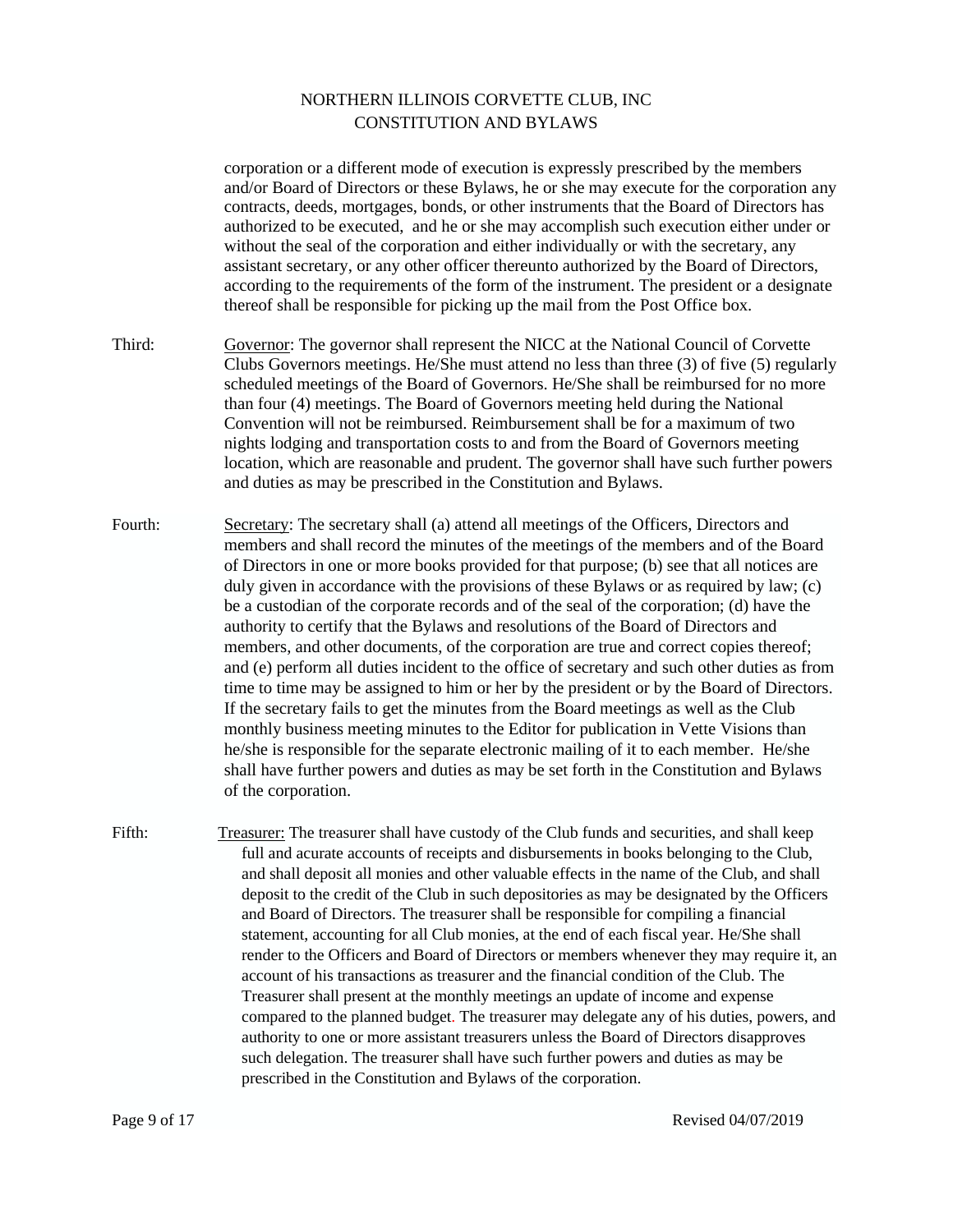| Sixth:    |                                                                                                                                                                                                                                                                                                                                                                                                                                                                                                                                 | Membership Director: The Membership Director shall be responsible for the acquisition<br>of new membership. He/She shall coordinate all membership applications. He/She shall<br>keep a register of the 9 digit zip code post office address of each member. He/She shall be<br>responsible for informing the applicants of any corporation or administrative requirements. |  |
|-----------|---------------------------------------------------------------------------------------------------------------------------------------------------------------------------------------------------------------------------------------------------------------------------------------------------------------------------------------------------------------------------------------------------------------------------------------------------------------------------------------------------------------------------------|-----------------------------------------------------------------------------------------------------------------------------------------------------------------------------------------------------------------------------------------------------------------------------------------------------------------------------------------------------------------------------|--|
| Seventh:  | Parliamentarian: The Parliamentarian shall be responsible for the Constitution and Bylaws<br>and amendments thereto. He/She shall coordinate all motions to amend this Constitution<br>and Bylaws. He/She shall also record all such motions. The existing Parliamentarian shall<br>head the committee to review this Constitution as needed.                                                                                                                                                                                   |                                                                                                                                                                                                                                                                                                                                                                             |  |
| Eighth:   | Sergeant at Arms: The Sergeant at Arms shall assist in preserving order at all meetings<br>and social affairs of the corporation. He/She shall have such further powers and duties as<br>may be prescribed in the Constitution and Bylaws of the corporation.                                                                                                                                                                                                                                                                   |                                                                                                                                                                                                                                                                                                                                                                             |  |
| Ninth:    | <b>Editor:</b> The Editor shall be responsible for publishing a monthly Club newsletter, expenses<br>being reasonable and prudent. He/She may delegate any of his duties, powers and authority<br>to one or more assistants unless the Directors and Board of Directors disapproves such<br>delegation. He/She shall perform such duties as may be prescribed by the Directors and<br>Board of Directors. He/She shall have further powers and duties as may be set forth in the<br>Constitution and Bylaws of the corporation. |                                                                                                                                                                                                                                                                                                                                                                             |  |
| Tenth:    | Social Director: The Social Director will be responsible for the following duties:                                                                                                                                                                                                                                                                                                                                                                                                                                              |                                                                                                                                                                                                                                                                                                                                                                             |  |
|           | 1)                                                                                                                                                                                                                                                                                                                                                                                                                                                                                                                              | Coordination of all social activities of the Club and any other activities that the Club<br>may decide it wishes to participate in. Any Club member may be chair of any of<br>these activities but the final coordination of such activities will be the responsibility<br>of the Social Director.                                                                          |  |
|           | 2)                                                                                                                                                                                                                                                                                                                                                                                                                                                                                                                              | The Social Director will put together a Club calendar, which will list all Club<br>functions along with activities, and events information, which will be given to the<br>Social Director by the Club's President and Governor.                                                                                                                                             |  |
|           | 3)                                                                                                                                                                                                                                                                                                                                                                                                                                                                                                                              | Coordinate raffle prizes. Cost of raffle prizes per meeting are to be specified by the<br>Board of Directors . Raffle ticket prices are to be set by the Board of Directors. They<br>will be stated in Policies and Procedures.                                                                                                                                             |  |
|           |                                                                                                                                                                                                                                                                                                                                                                                                                                                                                                                                 | The Social Director will contact the treasurer for monetary tributes as designated by the<br>Officers and Board of Directors.                                                                                                                                                                                                                                               |  |
| Eleventh: | Quartermaster: The Quartermaster shall be responsible for Club merchandise. He/She shall<br>coordinate with appropriate suppliers to ensure that Club members have access to items such<br>a Club jackets, shirts, hats, and other Club merchandise. He/She shall have further powers and<br>duties as may be prescribed in the Constitution and Bylaws of the corporation.                                                                                                                                                     |                                                                                                                                                                                                                                                                                                                                                                             |  |
| Twelfth:  | Public Relations Director: The Public Relations Director shall be responsible for publicizing<br>Club meetings and events to the local media. He/She shall have further powers and duties as<br>may be prescribed in the Constitution and Bylaws of the corporation, including organizing car<br>shows sponsored by the Club.                                                                                                                                                                                                   |                                                                                                                                                                                                                                                                                                                                                                             |  |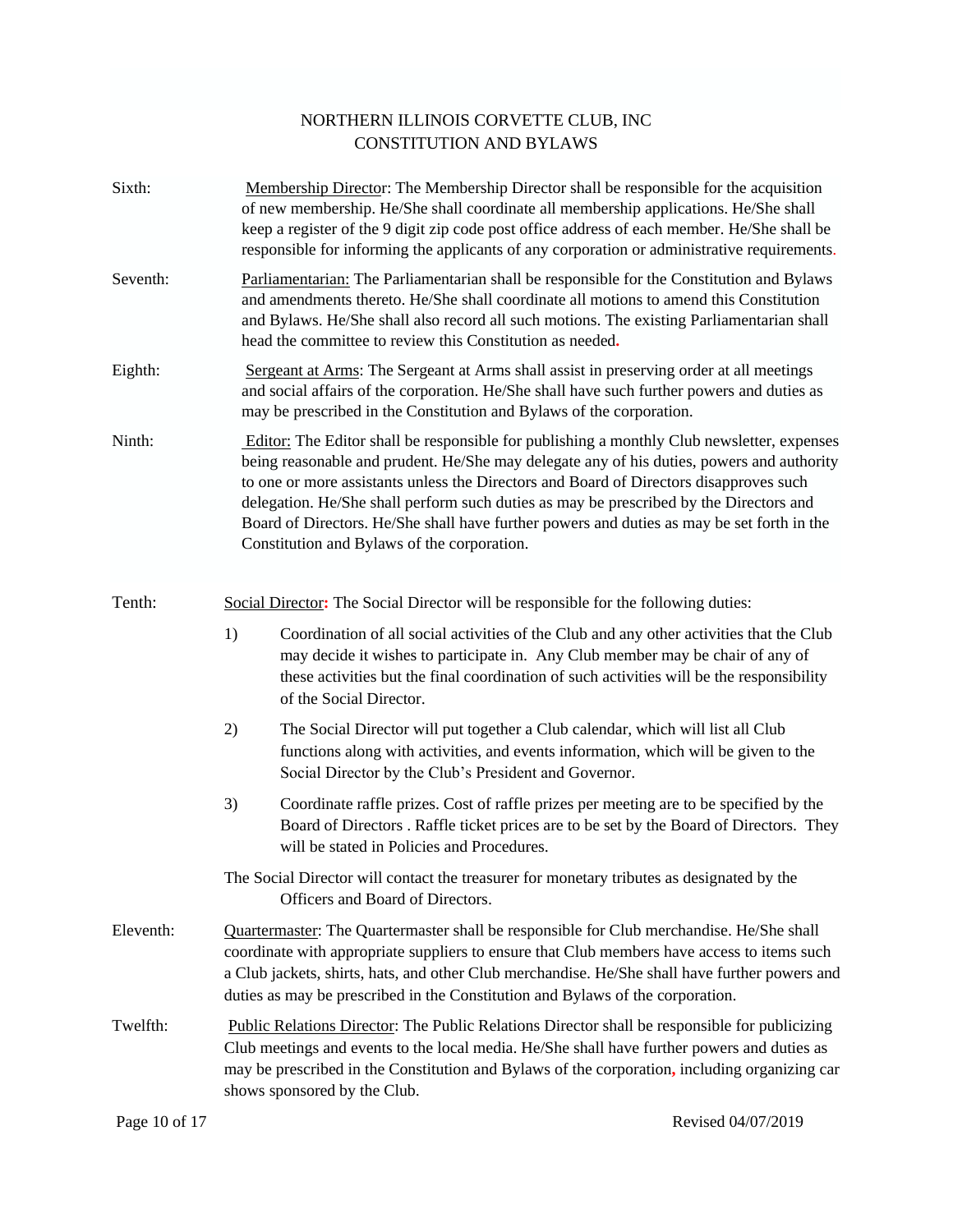Thirteenth: Webmaster: The Webmaster shall be responsible for website domain, site development, third party website support, maintenance of site and electronic mailbox. Expenses associated with the above are to be reasonable and prudent. He/She shall perform such duties as may be prescribed by the Directors and Board of Directors. He/She shall have further powers and duties as may be set forth in the Constitution and Bylaws of the corporation. Fourteenth: Parade Director: The Parade Director shall be responsible for seeking out parade events, in the NICC region, and determine the Clubs interest. The Board of Directors shall approve or disapprove each parade event. He/She may request other Club members to chair a parade. If a chairperson cannot be found, the Parade Director shall assume the event and assume the parade responsibilities including registration**.** Fifteenth: NCM Ambassador: The NCM Ambassador shall represent the NICC to the National Corvette Museum Council (NCM) and its staff. The Ambassador provides our Club a two-way communication link to the NCM. The representative/liaison receives the most current and correct information from the Museum, and conveys that information at our Club meetings and/or events. The Ambassador promotes and solicits support for the Museum and other promotional activities. Additionally, the Ambassador communicates concerns, ideas and suggestions to the NCM. Sixteenth: Sunshine: The Sunshine Chair will be responsible for sending cards or flowers suitable for the occasion, not to exceed an amount set by the Board, for (a) new babies, (b) sympathy, (c) wedding, (d) get well. He/she will notify the membership via Web Master of personal issues presented to him/her by a member who wishes the information be made public. Seventeenth: Historian: Historian is responsible for collecting and storing all club slides, pictures, video, scrapbook, articles, club statistics, member statistics, etc. He/she should solicit Club members for articles, pictures, etc . Eighteenth: Advertising: He/she will attempt to bring in revenue to support the goals of the Club by selling advertising by him/her as well as club members. He/she will keep track of advertisers and solicit repeat business. Nineteenth: Charity: As part of the Club's vision statement is to "give back", each year he/she will form a committee to recommend the charities for the Club's donation. The list will be presented at a regular meeting of the Club to be voted on. Twentieth: Media: To promote interest in the Club, Social Media will be actively coordinated by this position.

## ARTICLE V FINANCES

SECTION 1. The fiscal year of the Club shall be the calendar year.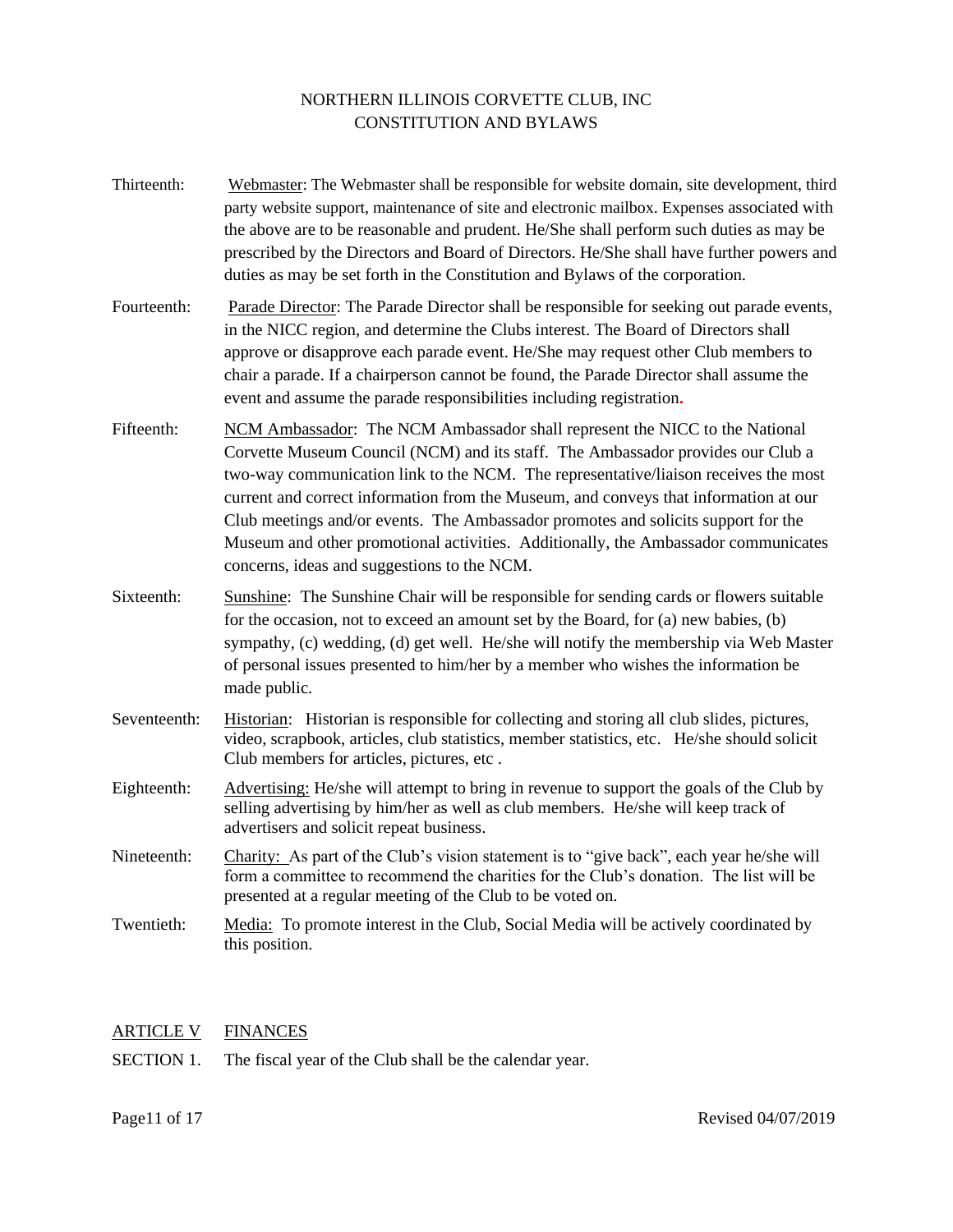| First:            | The membership dues shall consist of the following:                                                                                                                                                                                                                                                                                                                                                                                                                                                                                                                                                                                                                         |  |  |
|-------------------|-----------------------------------------------------------------------------------------------------------------------------------------------------------------------------------------------------------------------------------------------------------------------------------------------------------------------------------------------------------------------------------------------------------------------------------------------------------------------------------------------------------------------------------------------------------------------------------------------------------------------------------------------------------------------------|--|--|
|                   | \$50.00 (paid before October 15 <sup>th</sup> .<br><b>Single Member</b>                                                                                                                                                                                                                                                                                                                                                                                                                                                                                                                                                                                                     |  |  |
|                   | Primary & Spouse/                                                                                                                                                                                                                                                                                                                                                                                                                                                                                                                                                                                                                                                           |  |  |
|                   | <b>Companion Member</b><br>\$60.00 (paid before October 15 <sup>th</sup>                                                                                                                                                                                                                                                                                                                                                                                                                                                                                                                                                                                                    |  |  |
|                   | Additional \$10.00 (paid after October 15 <sup>th</sup><br>Late Renewal                                                                                                                                                                                                                                                                                                                                                                                                                                                                                                                                                                                                     |  |  |
|                   | One year free NICC & NCCC dues for museum delivery of a new Corvette,<br>per NCCC policy                                                                                                                                                                                                                                                                                                                                                                                                                                                                                                                                                                                    |  |  |
|                   | Lifetime Member(s) of NCCC will only pay NICC renewal dues. If they do not pay                                                                                                                                                                                                                                                                                                                                                                                                                                                                                                                                                                                              |  |  |
|                   | NICC renewal dues, they will become Lifetime Members-at-Large of the Region                                                                                                                                                                                                                                                                                                                                                                                                                                                                                                                                                                                                 |  |  |
|                   | The Board of Directors may recommend changes to the dues structure and amounts for<br>action by the members at any time, without the necessity of amending these Bylaws.                                                                                                                                                                                                                                                                                                                                                                                                                                                                                                    |  |  |
| Second:           | The treasurer shall sign all checks, drafts, or demands for money and notes of the Club<br>and/or president or such other persons as the Directors and Board of Directors may<br>designate. Club funds shall be deposited and retained in a checking and/or savings<br>accounts except as otherwise approved by the Directors and Board of Directors. Receipts<br>are required for reimbursement.                                                                                                                                                                                                                                                                           |  |  |
| Third:            | The NICC cannot donate to individual Clubs, funds for their events, unless voted upon by<br>majority of membership at a regular monthly meeting.                                                                                                                                                                                                                                                                                                                                                                                                                                                                                                                            |  |  |
| <b>SECTION 2.</b> | Property: All property of the corporation shall be in the Club's name.                                                                                                                                                                                                                                                                                                                                                                                                                                                                                                                                                                                                      |  |  |
| <b>SECTION 3.</b> | Power of Attorney: The power of attorney shall be delegated to the treasurer, or the<br>Directors and Board of Directors as set forth in the Constitution and Bylaws of the<br>corporation.                                                                                                                                                                                                                                                                                                                                                                                                                                                                                 |  |  |
| <b>SECTION 4.</b> | Audit: The Club books will be subject to audit.                                                                                                                                                                                                                                                                                                                                                                                                                                                                                                                                                                                                                             |  |  |
| <b>SECTION 5.</b> | Insolvency: Any condition of insolvency shall be dealt with as prescribed in Article X<br>hereof.                                                                                                                                                                                                                                                                                                                                                                                                                                                                                                                                                                           |  |  |
| <b>SECTION 6.</b> | Charity: Monies designated will be donated to charities recommended by Charity<br>Positions committee and approved by the vote of Club members.                                                                                                                                                                                                                                                                                                                                                                                                                                                                                                                             |  |  |
| SECTION 7.        | Club Spending: Any member in good standing can make a motion for spending Club<br>funds. Motions for spending will be made at regularly scheduled membership meetings.<br>Motions for spending \$300.00 or less will be voted on when the motion is made. Motions<br>for spending \$300.01 or more will be published in the next newsletter, members will vote<br>on the spending motions at the next scheduled Club meeting. A simple majority of<br>members present is required to pass. Event chairpersons shall submit a budget to the<br>president and treasurer for Club approval at least two months prior to the event. Receipts<br>are required for reimbursement. |  |  |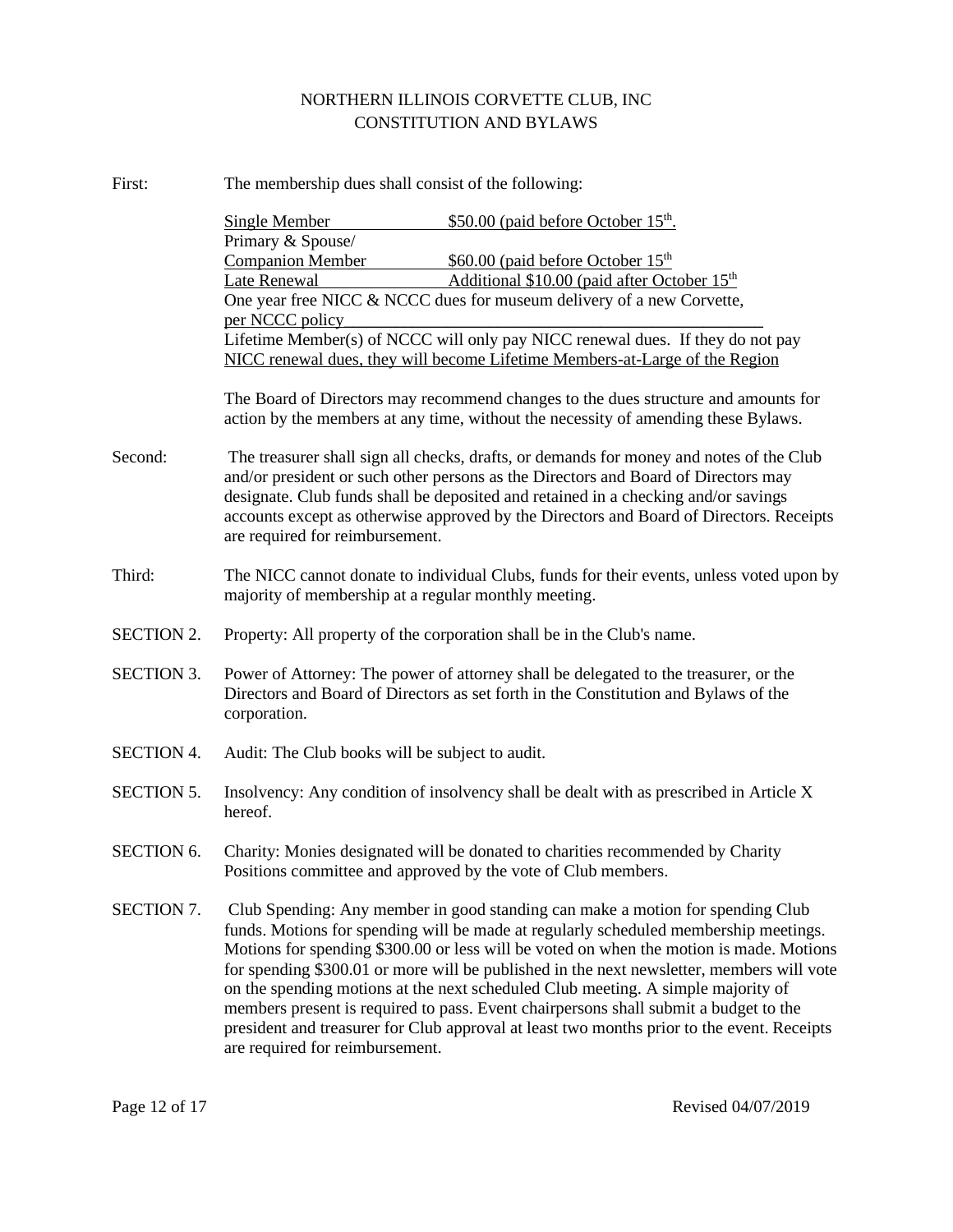Annual Budget: The annual budget for the forthcoming year is submitted by the Officers and Board members prior to the last scheduled Club meeting of the year. Voting members may vote on the annual budget at the first scheduled Club meeting of the new year. The treasurer shall have copies of the budget available at the Club meetings. Motions to adopt and implement the budget require a simple majority of the Club members present at the meeting.

# ARTICLE VI EMBLEM:

SECTION 1. The official emblem of the corporation shall be:



# ARTICLE VII STANDING COMMITTEES:

- SECTION 1. The Board of Directors may designate one or more committees, each of which will consist of two or more Directors and such other persons as the Board of Directors designates, provided that a majority of each committee's members are Directors. The committees, to the extent provided in said resolution and not restricted by law, shall have and exercise the authority of the Board of Directors in the management of the corporation; but the designation of such committees and the delegation thereto of authority shall not operate to relieve the Board or Directors, or any individual Director, of any responsibility imposed on it, him, or her by law. The following shall be standing committees, their terms expiring with that of the Officers and Board of Directors:
	- a. Constitution and Bylaws
	- b. Nominating Committee
	- c. Any other Committees set up by the corporation.

## SECTION 2. DUTIES OF STANDING COMMITTEES:

First: Constitution and Bylaws Committee: The constitution and Bylaws Committee shall be appointed by the Board of Directors and shall review all Bylaws passed during any one year for the purpose of an amendment, revision, or repeal. The committee, after due investigation and review, shall present its findings and recommendation to the Officers, Board of Directors and members at a regular business meeting. The Bylaws Director shall also retain a record, in booklet form, of all resolutions passed during the year by the corporation. They shall have such further duties as may be prescribed in the Constitution and Bylaws of the corporation.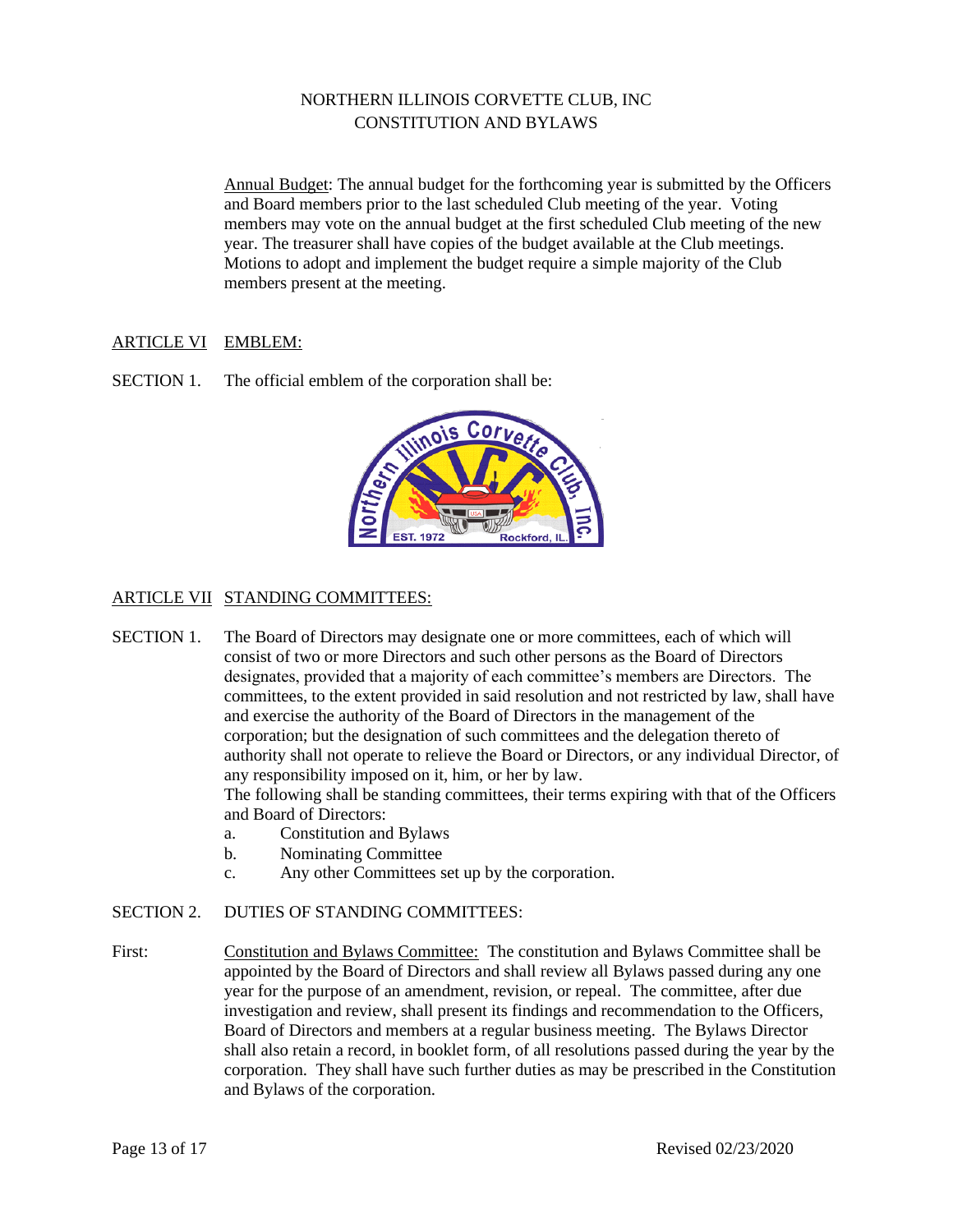Second: Nominating Committee: The Nominating Committee shall consist of two Directors and three members, who shall be the last three past presidents who have finished their trm of office and who are current NICC members. The committee shall be chaired by the most recent past president. If there are not three past presidents who meet the qualifications, the president may appoint current NIC members to bring the committee to five members. The duties of this committee are to present to the membership a slate of nominated Officers and Directors to fill open positions for the coming year. This slate of Officers And Directors shall be presented not later than November during the regular scheduled monthly meeting of NICC. The nominated slate of Officers and Directors shall be then voted on during the regular scheduled meeting of NICC during the month of December. The December meeting shall be held the first Sunday of December and announced in the newsletter and on then website.

The committee shall be responsible for presentation to the membership, nominations to fill any vacant office or Director position.

#### ARTICLE VIII DISCIPLINE OF THE MEMBERSHIP

- SECTION 1. The Officers and Board of Directors shall have the right to terminate or suspend the membership of any member for any infraction of the NICC Bylaws. Such members have the right to appeal such suspensions to the Officers and Board of Directors in person or in writing.
- SECTION 2. Any Officer or Board member may be removed from office by the NICC membership. Reason for removal from office shall be at the discretion of the majority of NICC members. A three-fourths (3/4ths) majority of the voting members present is required to remove an Officer of Director.
- SECTION 3. Penalties: Penalties for the violation of the laws of the corporation by a member shall be fine, reprimand, suspension or expulsion. Any member found guilty of using the corporation for personal gain shall be expelled.
- SECTION 4. General Offenses: Any member of the corporation who shall violate any of the provisions of the Constitution, rules, regulations, laws or edicts of the corporation which have been properly approved or who shall be guilty of unbecoming conduct, or in violation of sportsmanlike attitude shall be guilty of an offense against the corporation and shall be fined, reprimanded, suspended or expelled.
- SECTION 5. Preferring Charges: Any member of the corporation may prefer charges against another member specifying the particular act complained of. All charges must be made in writing and signed by the member(s) making such charges. All charges must be filed with the secretary and entered in full in the minutes of the corporation.
- SECTION 6. Expulsion: Any member who has been expelled shall no longer be carried on the official rolls of the corporation. He/She shall relinquish all financial claims against the corporation and shall be prohibited from attending any function, social or otherwise, of the corporation. But he/she may compete in an open competition event.
- SECTION 7. Suspension: A suspended member shall be penalized as follows: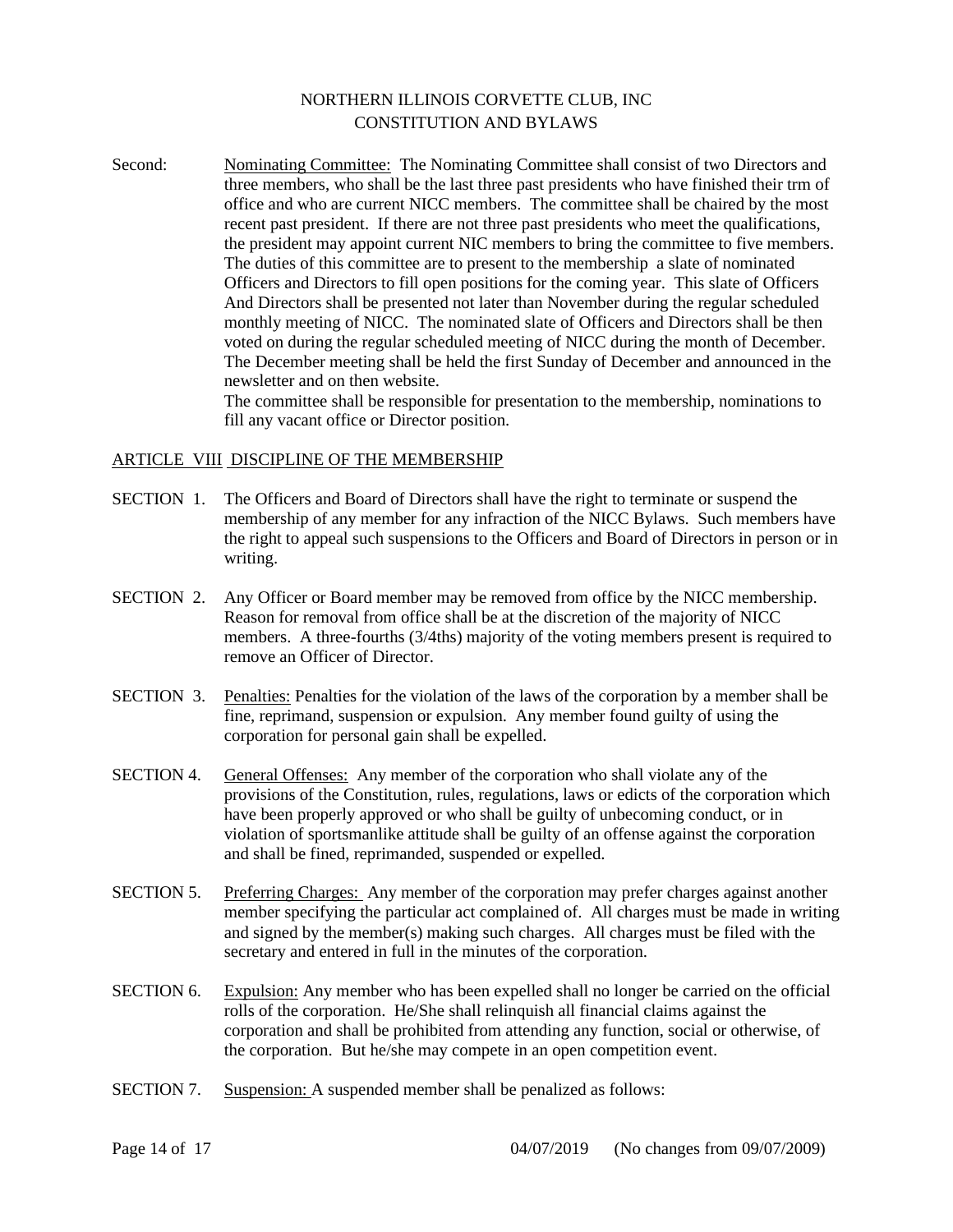- First: He/She shall remove himself from the corporation.
- Second: He/She shall be denied all corporation privileges by the corporation.
- Third: He/She shall not vote, attend meetings, hold a position, nor have any voice whatever in the affairs of the corporation.
- Fourth: He/She shall not represent the corporation in any capacity.
- SECTION 8. Reinstatement after Suspension: When a member is suspended for a definite length of time, he/she shall be automatically reinstated when such time has elapsed, provided that he/she has paid all bills that he/she owes the corporation, and dues are current.
- SECTION 9. Dues and Other Charges during Suspension: Suspended members shall be required to pay their dues. There will be no other charges during suspension.
- SECTION 10: Resignation: Any member may resign by directing written notice of such intent to the Secretary of the Club and termination of membership shall be effective upon the receipt thereof.
- SECTION 11; Reinstatement after Resignation: Any member whose resignation has been accepted may petition for reinstatement.
- ARTICLE IX INDEMNIFICATION
- SECTION 1. The corporation may indemnify any person who was or is a party or is threatened to be made a party to any threatened, pending, or completed action, suit, or proceeding, whether civil, criminal, administrative, or investigative (other than an action by or in the right of the corporation) by reason of the fact that he or she is or was a Director, Officer, employee, or agent of the corporation, or is or was serving at the request of the corporation as a Director, Officer, employee, or agent of another corporation, partnership, joint venture, trust, or other enterprise, against expenses (including attorneys' fees), judgments, fines, and amounts paid in settlement actually and reasonably incurred by such person in connection with such action, suit, or proceeding, if such person acted in good faith and in a manner he or she reasonably believed to be in, or not opposed to, the best interests of the corporation and, with respect to any criminal action or proceeding, had no reasonable cause to believe his or her conduct was unlawful. The termination of any action, suit, or proceeding by judgment, order, settlement, or conviction or upon a plea of nolo contendere or its equivalent shall not, of itself, create a presumption that the person did not act in good faith and in a manner he or she reasonably believed to be in or not opposed to the best interests of the corporation or, with respect to any criminal action or proceeding, that the person had reasonable cause to believe that his or her conduct was unlawful.
- SECTION 2. The corporation may indemnify any person who was or is a party or is threatened to be made a party to any threatened, pending, or completed action or suit by or in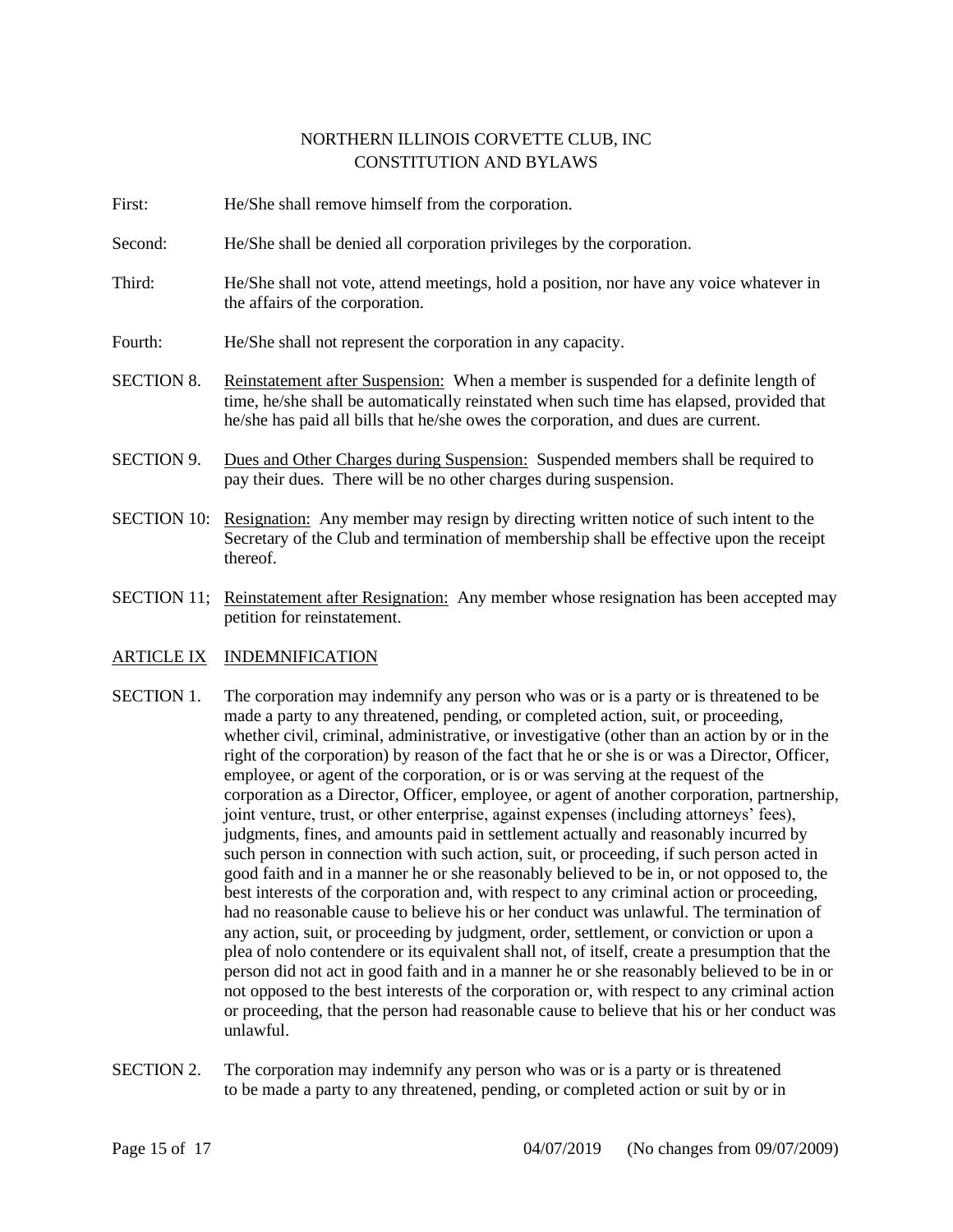the right of the corporation to procure a judgment in its favor by reason of the fact that such person is or was a Director, Officer, employee, or agent of the corporation, or is or was serving at the request of the corporation as a Director, Officer, employee, or agent of another corporation, partnership, joint venture, trust, or other enterprise, against expenses (including attorneys' fees) actually and reasonably incurred by such person in connection with the defense or settlement of such action or suit, if such person acted in good faith and in a manner he or she reasonably believed to be in, or not opposed to, the best interests of the corporation, provided that no indemnification shall be made in respect of any claim, issue, or matter as to which such person shall have been adjudged to be liable for negligence or misconduct in the performance of his or her duty to the corporation, unless, and only to the extent that the court in which such action or suit was brought shall determine upon application that, despite the adjudication of liability, but in view of all the circumstances of the case, such person is fairly and reasonably entitled to indemnity for such expenses as the court shall deem proper.

- SECTION 3. To the extent that a Director, Officer, employee, or agent of the corporation has been successful, on the merits or otherwise, in the defense of any action, suit, or proceeding referred to in Sections 1 and 2 of this Article, or in defense of any claim, issue, or matter therein, such person shall be indemnified against expenses (including attorneys' fees) actually and reasonably incurred by such person in connection therewith.
- SECTION 4. Any indemnification under Sections 1 and 2 of this Article (unless ordered by a court) shall be made by the corporation only as authorized in the specific case, upon a determination that indemnification of the Director, Officer, employee, or agent is proper in the circumstances because he or she has met the applicable standard of conduct set forth in Sections 1 or 2 of this Article. Such determination shall be made (a) by the Board of Directors by a majority vote of a quorum consisting of Directors who were not parties to such action, suit, or proceeding; (b) if such a quorum is not obtainable, or even if obtainable, if a quorum of disinterested Directors so directs, by independent legal counsel in a written opinion; or (c) by the members entitled to vote, if any.
- SECTION 5. Expenses incurred in defending a civil or criminal action, suit, or proceeding may be paid by the corporation in advance of the final disposition of such action, suit, or proceeding, as authorized by the Board of Directors in the specific case, upon receipt of an undertaking by or on behalf of the Director, Officer, employee, or agent to repay such amount, unless it shall ultimately be determined that he or she is entitled to be indemnified by the corporation as authorized in this Article.
- SECTION 6. The indemnification provided by this Article shall not be deemed exclusive of any other rights to which those seeking indemnification may be entitled under any bylaw, agreement, vote of members or disinterested Directors, or otherwise, both as to action in his or her official capacity and as to action in another capacity while holding such office, and shall continue as to a person who has ceased to be an Officer,, Director, employee, or agent, and shall inure to the benefit of the heirs, executors, and administrators of such a person.
- SECTION 7. The corporation may purchase and maintain insurance on behalf of any person who is or was a Director, Officer, employee, or agent of the corporation, or who is or was serving